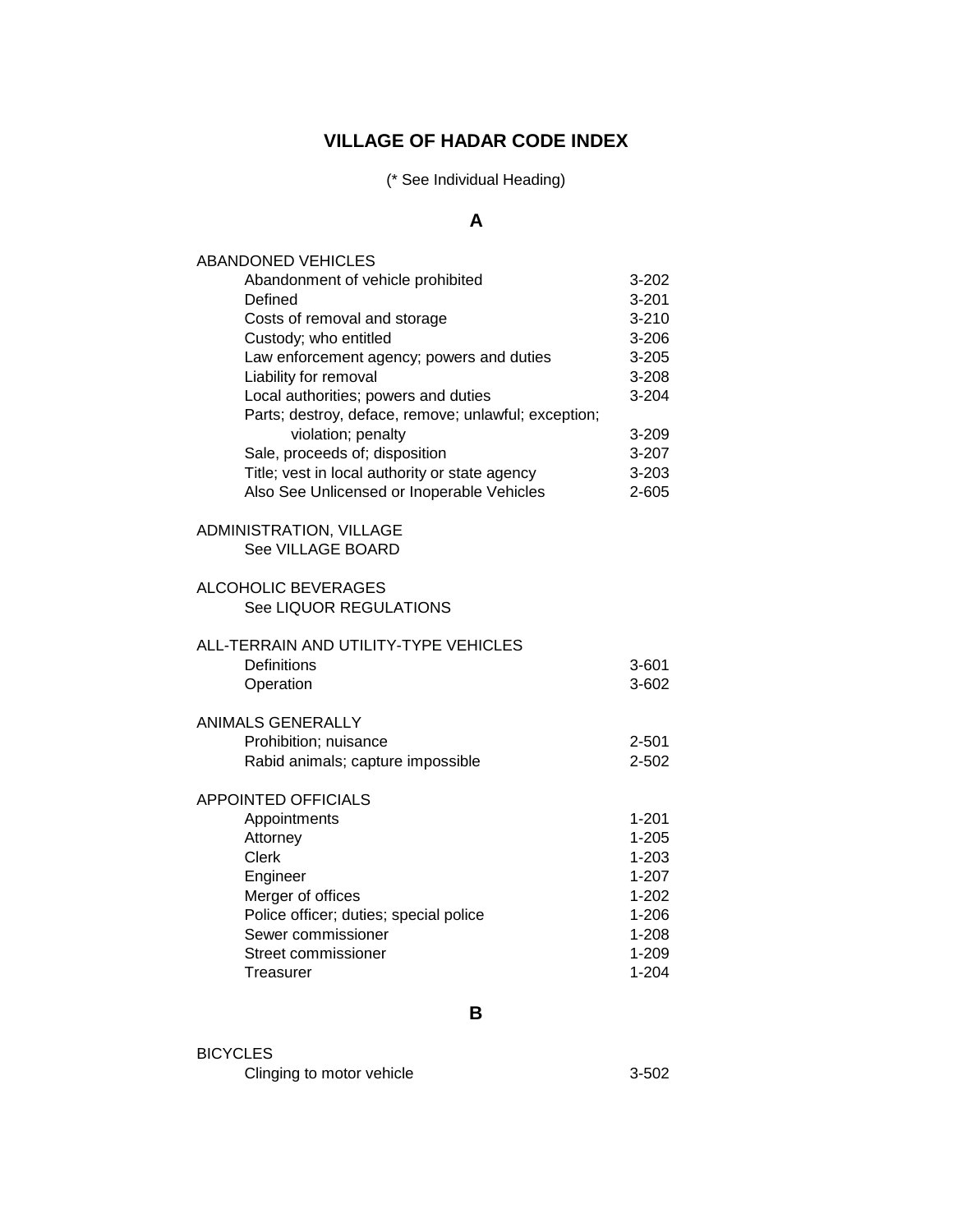| Operation                                                      | $3 - 501$              |
|----------------------------------------------------------------|------------------------|
| <b>BOARD OF HEALTH</b>                                         |                        |
| <b>Members</b>                                                 | 1-501                  |
| Powers and duties                                              | 1-502                  |
| State health rules; incorporated by reference                  | $1 - 503$              |
| Substance detrimental to health or offensive to                |                        |
| smell, deposit of; penalty                                     | 1-504                  |
| <b>BUILDING MOVING</b>                                         |                        |
| Basement, vacated                                              | 4-504                  |
| Bond, refund of                                                | 4-505                  |
| Licensee, care required of                                     | 4-503                  |
| Permit and bond required                                       | 4-501                  |
| Public service companies, notice to                            | 4-502                  |
| <b>BUILDING REGULATIONS</b>                                    |                        |
| Appeal from decision                                           | 4-409                  |
| Barricades and lights                                          | 4-406                  |
| Bond requirement                                               | 4-407                  |
| <b>Building codes</b>                                          | 4-401                  |
| <b>Building inspector</b>                                      | 4-402                  |
| Building inspector; right of entry                             | 4-403                  |
| Building permit; limitation                                    | 4-405                  |
| Building permit; procedure                                     | 4-404                  |
| Building without permit; nuisance                              | 4-408                  |
| <b>BUILDINGS, UNSAFE AND DANGEROUS</b><br><b>See NUISANCES</b> |                        |
| С                                                              |                        |
|                                                                |                        |
| <b>CURFEW</b>                                                  |                        |
| Enforcement; police authorization<br>Hours                     | $2 - 204$<br>$2 - 201$ |
| Hours extended                                                 | 2-202                  |
|                                                                |                        |
| Violation; parental liability                                  | 2-203                  |
| D                                                              |                        |
| <b>DOGS</b>                                                    |                        |
| Animal control, interference with                              | 2-319                  |
| Barking and offensive                                          | 2-307                  |
| Damage; liability of owner                                     | 2-309                  |
| Definition of owner                                            | $2 - 301$              |
| Dogs, Dangerous *                                              |                        |
| Fighting                                                       | 2-310                  |
| Killing and poisoning                                          | $2 - 311$              |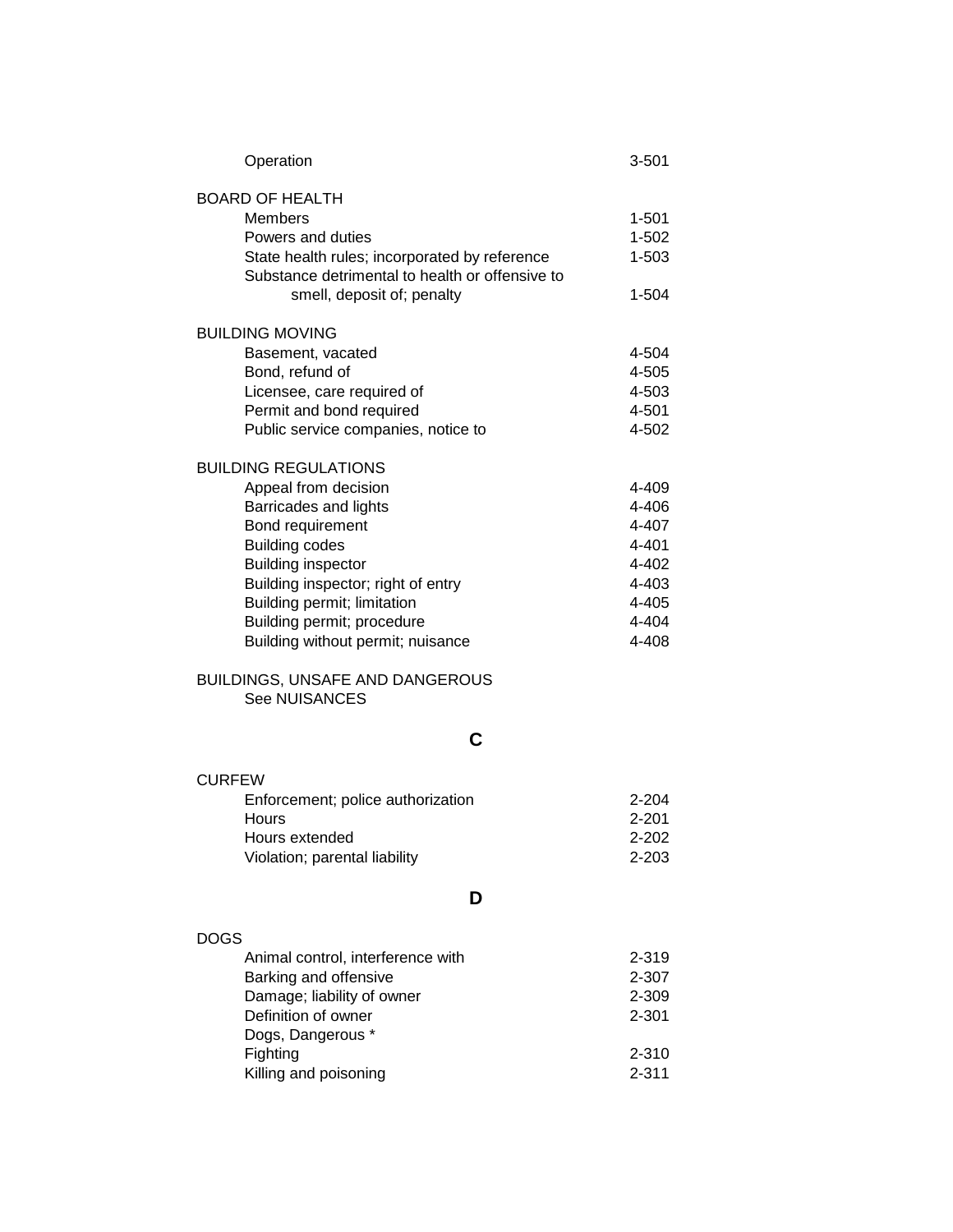| Licensing, wrongful              | 2-304     |
|----------------------------------|-----------|
| <b>Penalties</b>                 | $2 - 321$ |
| Rabid dogs; proclamation         | $2 - 313$ |
| Rabies certificate; licensing    | $2 - 303$ |
| Rabies suspected; impoundment    | $2 - 312$ |
| Rabies vaccination               | 2-302     |
| Running at large                 | 2-308     |
| Tags, removal of                 | $2 - 305$ |
| Unlicensed                       | 2-306     |
| Violation; impoundment           | $2 - 320$ |
| DOGS, DANGEROUS                  |           |
| Definitions                      | $2 - 314$ |
| Failure to comply                | $2 - 317$ |
| Impoundment                      | $2 - 318$ |
| Off owner's property; restrained | 2-316     |

| <b>DRIVEWAYS</b>   |
|--------------------|
| See PRIVATE DRIVES |

**E**

On owner's property; confined example 2-315

| ELECTED OFFICIALS |
|-------------------|
| See VILLAGE BOARD |

Storage

| <b>ELECTRICIANS</b>        |           |
|----------------------------|-----------|
| License required           | 4-101     |
| Bond required              | 4-102     |
| Exceptions                 | $4 - 103$ |
|                            |           |
| <b>EXPLOSIVE MATERIALS</b> |           |
| <b>Blasting permits</b>    | 7-303     |
| <b>Bullets</b>             | 7-302     |
| Storage                    | $7 - 301$ |

**F**

| 7-102     |
|-----------|
| $7 - 101$ |
| $7 - 105$ |
| $7 - 106$ |
| 7-104     |
| $7 - 110$ |
| $7 - 111$ |
| 7-108     |
| 7-109     |
|           |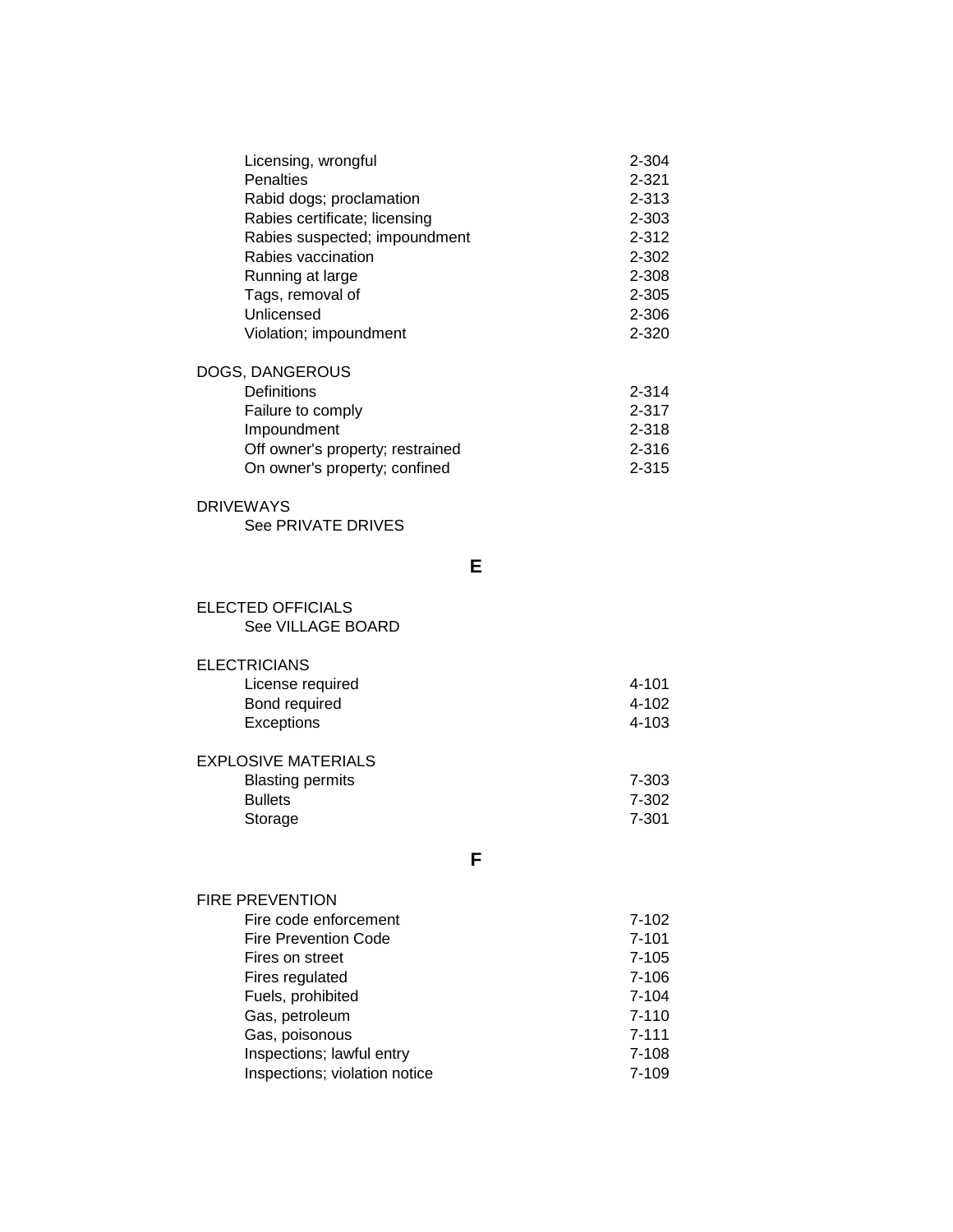| Smoking in public places<br>Stoves, furnaces and chimneys | $7 - 103$<br>$7 - 107$ |
|-----------------------------------------------------------|------------------------|
| <b>FIRES</b>                                              |                        |
| False alarm                                               | 7-206                  |
| Fire investigation                                        | $7 - 205$              |
| Hose, driving over                                        | $7 - 202$              |
| Pedestrians                                               | 7-204                  |
| Property, preservation of                                 | $7 - 201$              |
| Traffic                                                   | 7-203                  |
|                                                           |                        |
| <b>FIREWORKS</b>                                          |                        |
| Regulation of use, sale, possession                       | $7 - 401$              |
| Sale; license; dates                                      | $7 - 402$              |
| <b>FISCAL MANAGEMENT</b>                                  |                        |
| All-purpose levy                                          | $1 - 416$              |
| Appropriations, annual                                    | $1 - 411$              |
| Audit, annual; financial statements                       | $1 - 410$              |
| Budget procedure; form and manual incorporated            | $1 - 412$              |
| Budget statement, proposed; hearing; adoption;            |                        |
| publication                                               | $1 - 413$              |
| Budget, adopted; filing; certification of tax             | $1 - 414$              |
| Claims                                                    | $1 - 404$              |
| Contracts; bidding and other requirements                 | $1 - 409$              |
| Emergency; transfer of funds; hearing                     | $1 - 415$              |
| Expenditures                                              | $1 - 406$              |
| Fiscal year                                               | $1 - 401$              |
| Fund, special assessment                                  | $1 - 408$              |
| Funds, deposit of                                         | $1 - 402$              |
| Funds, investment of                                      | $1 - 403$              |
| Funds, sinking                                            | $1 - 407$              |
| Warrants                                                  | $1 - 405$              |

**J**

## JUNK

See NUISANCES

| JURISDICTION, EXTRATERRITORIAL |       |
|--------------------------------|-------|
| Description                    | 1-701 |
| Map, official                  | 1-702 |

**K**

| <b>KENNELS</b> |           |
|----------------|-----------|
| Defined        | 2-401     |
| License        | $2 - 403$ |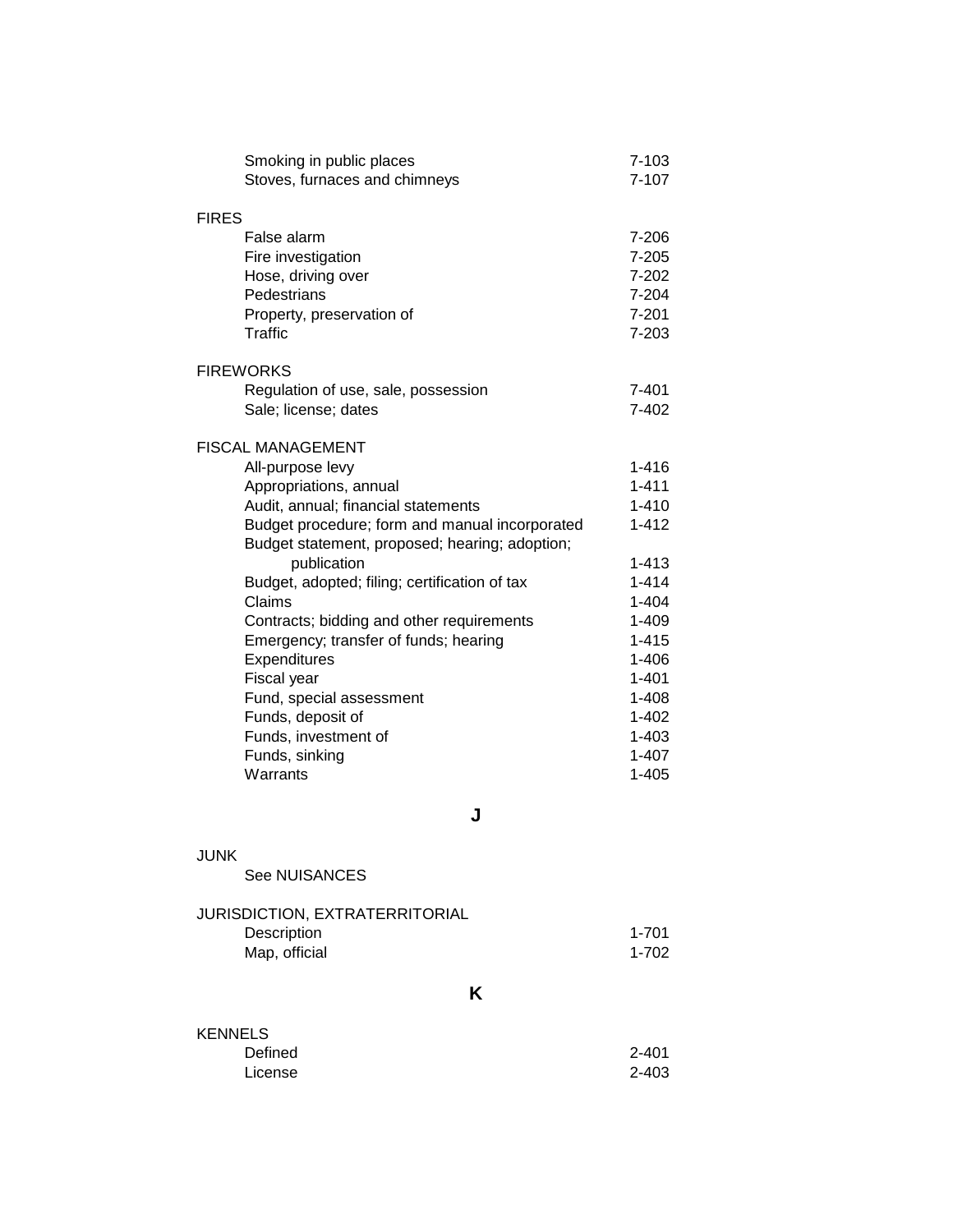| Regulations                      | 2-404     |
|----------------------------------|-----------|
| Unlicensed; prohibited; nuisance | $2 - 402$ |
|                                  |           |
| <b>KENO</b>                      | 4-703     |

**L**

| <b>LIQUOR REGULATIONS</b>                 |           |
|-------------------------------------------|-----------|
| Advertisements and sales                  | 4-220     |
| Cash only sales                           | 4-222     |
| Change of premises                        | $4 - 211$ |
| Complaint initiated by Village Board      | 4-228     |
| Complaint procedure                       | 4-227     |
| Complaint, citizen, form                  | 4-226     |
| Conduct prohibited on licensed premises   | 4-219     |
| Definitions                               | 4-201     |
| Delivery after closing hours prohibited   | 4-217     |
| Fees, license                             | 4-208     |
| Gambling                                  | 4-214     |
| Hours of sale                             | 4-209     |
| Inspection, entry of premises for         | 4-210     |
| License application, action on            | 4-205     |
| License application; licensing standards  | 4-204     |
| License renewal, protests against         | 4-225     |
| License required                          | 4-203     |
| License, display of                       | 4-207     |
| License, prerequisites to delivery of     | 4-206     |
| License, renewal of                       | 4-224     |
| License, revocation of                    | 4-229     |
| Minors and incompetents                   | 4-213     |
| Nudity, prohibition of                    | 4-223     |
| Public property; special permit           | 4-202     |
| Restrictions on conduct of other business | 4-218     |
| Sale for resale                           | 4-215     |
| Sanitation                                | 4-221     |
| Signs                                     | 4-212     |
| Transportation of liquor                  | $4 - 216$ |
| LITTER                                    | $2 - 123$ |
| Also See NUISANCES                        |           |
| <b>LOTTERY</b>                            |           |
| Hours of operation                        | 4-701     |
| Regulations                               | 4-702     |
| <b>LOW-SPEED VEHICLES</b>                 | $3 - 603$ |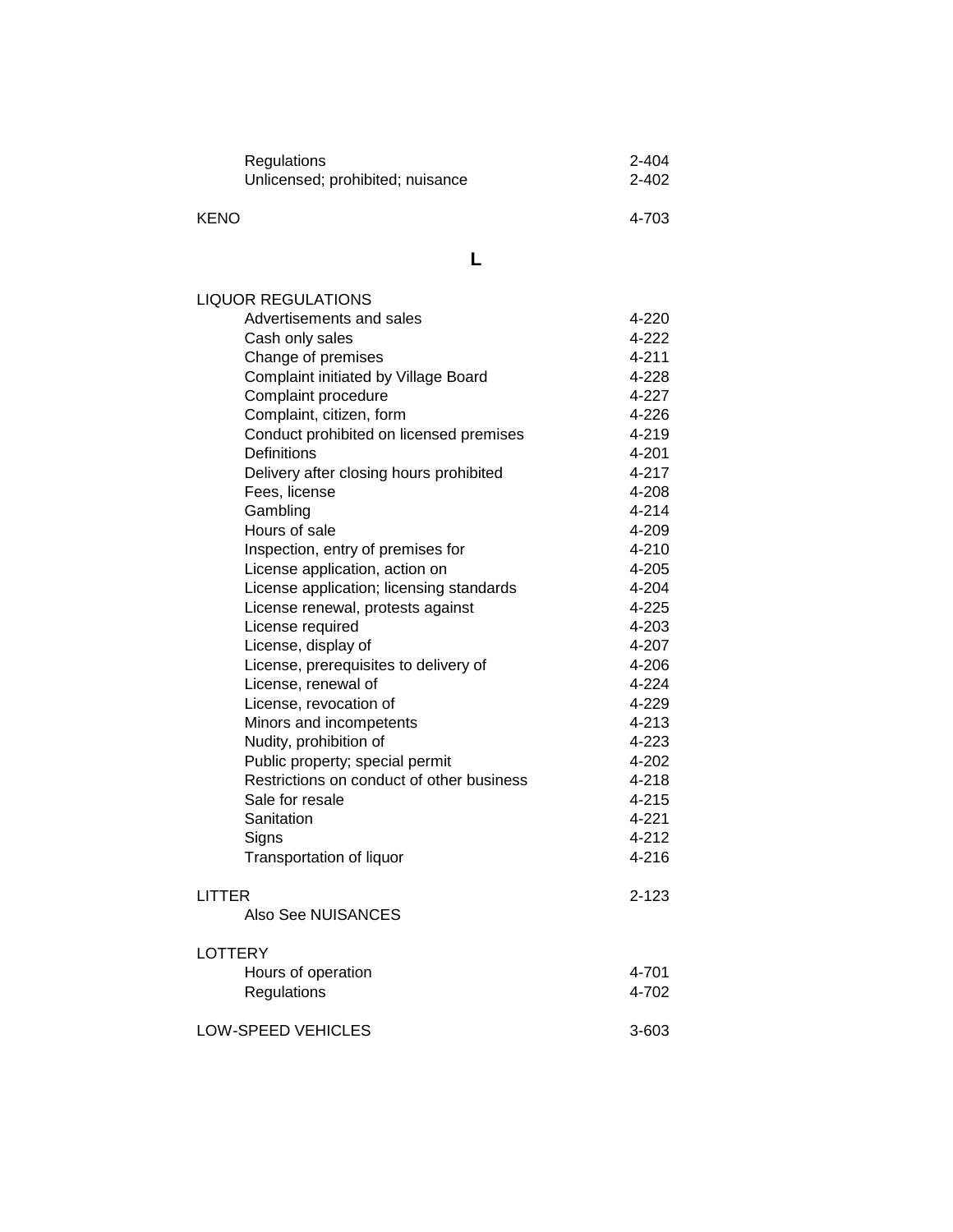| MISDEMEANORS, GENERAL                               |           |
|-----------------------------------------------------|-----------|
| Advertisements, posted                              | $2 - 119$ |
| Appliances                                          | $2 - 116$ |
| Assault, provoking                                  | $2 - 121$ |
| Curfew                                              |           |
| Destruction of property, malicious                  | $2 - 106$ |
| Disorderly conduct                                  | $2 - 105$ |
| Disorderly house                                    | $2 - 113$ |
| Disturbing the peace                                | $2 - 103$ |
| Gambling                                            | $2 - 110$ |
| Gambling, non-licensed                              | $2 - 109$ |
| Indecent book, picture, play or design              | $2 - 114$ |
| Indecent exposure                                   | $2 - 114$ |
| Littering                                           | $2 - 123$ |
| Noise, excessive                                    | $2 - 104$ |
| Nudity, public                                      | $2 - 124$ |
| Officer, impersonating                              | $2 - 102$ |
| Officer, resisting or failing to assist             | $2 - 101$ |
| Pandering, prostitution, illicit sexual intercourse | $2 - 112$ |
| Prostitution, house of                              | $2 - 113$ |
| Radio interference                                  | $2 - 115$ |
| Sexual predator                                     |           |
| Definitions                                         | $2 - 125$ |
| Exceptions                                          | $2 - 127$ |
| Residency restrictions                              | $2 - 126$ |
| Signs and ads                                       | $2 - 120$ |
| Stalking                                            | $2 - 111$ |
| Threats, menacing; assault                          | $2 - 122$ |
| Tobacco purchase                                    | $2 - 117$ |
| Tobacco sale                                        | $2 - 118$ |
| Trespassing                                         | $2 - 107$ |
| Urination, public                                   | $2 - 114$ |
| Window peeping                                      | $2 - 108$ |
|                                                     |           |

## MOTORCYCLES 3-503

#### MUNICIPAL PROPERTY See PROPERTY, MUNICIPAL

**N**

| <b>NUISANCES</b>                           |       |
|--------------------------------------------|-------|
| Abatement procedure                        | 2-604 |
| Buildings, unsafe and dangerous; procedure | 2-606 |
| <b>Definitions</b>                         | 2-601 |
| Grasses or weeds                           | 2-602 |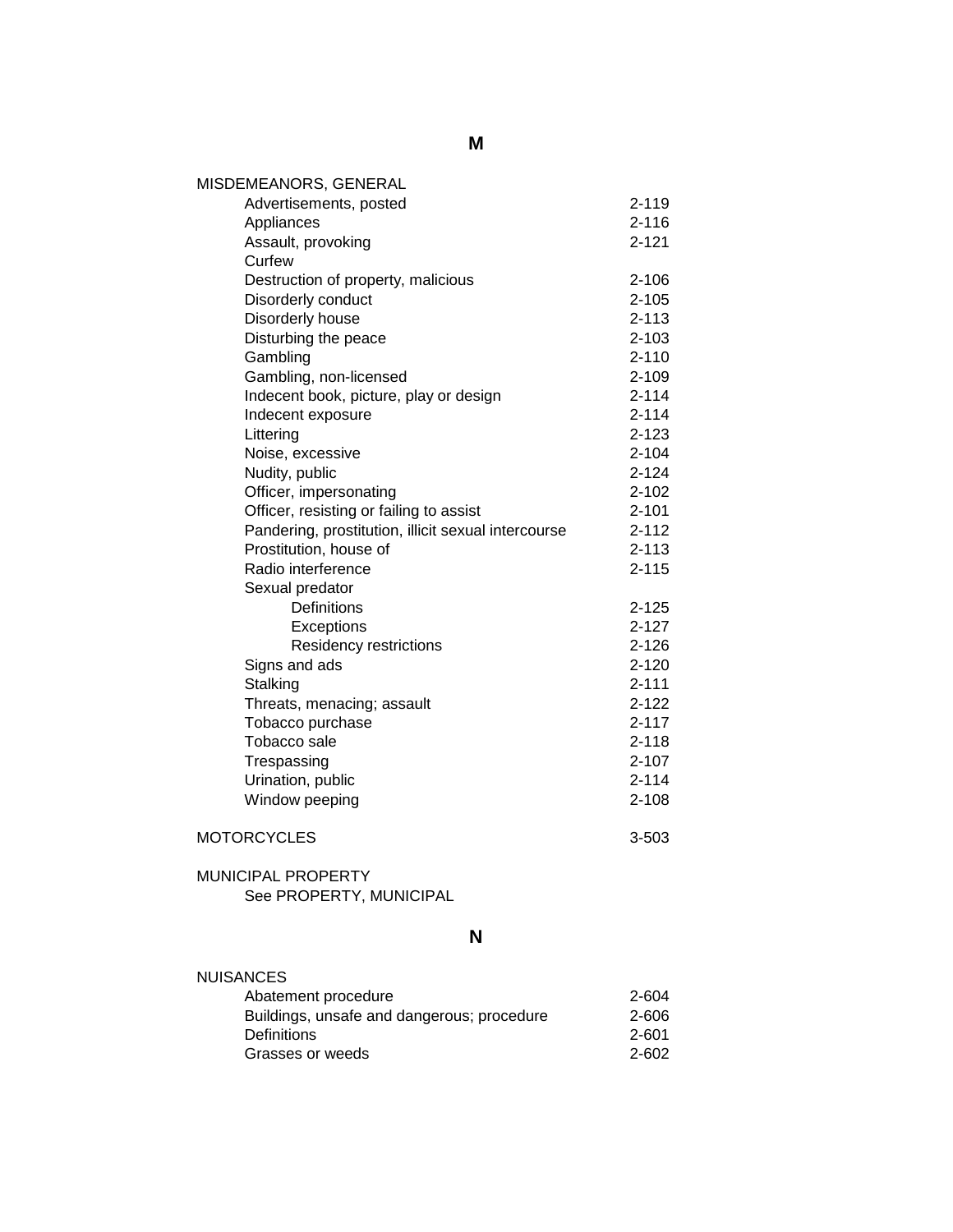| Litter                             | $2 - 603$ |
|------------------------------------|-----------|
| Vehicles, unlicensed or inoperable | $2 - 605$ |

## **O**

| <b>OCCUPATION TAXES</b>                          |           |
|--------------------------------------------------|-----------|
| Duties of parties liable                         | 4-309     |
| Interstate or government business                | 4-303     |
| Occupations enumerated; amount of tax; exemption | 4-302     |
| Paid to treasurer; not assignable                | 4-310     |
| Payments, daily or yearly; no refund             | 4-311     |
| Purpose                                          | 4-301     |
| Telecommunication companies                      |           |
| Imposition of tax                                | 4-304     |
| Lawsuits to collect                              | 4-307     |
| Payments, penalties for late payment, etc.       | 4-305     |
| Reports and inspections                          | 4-306     |
| Violation; penalty                               | 4-312     |
| When due                                         | 4-308     |
| ORDINANCE NO. 116, GENERAL RECODIFICATION        |           |
| Chapters and sections, defining                  | $0 - 004$ |
| Chapters, articles, sections, construction of    | $0 - 010$ |
| Codification                                     | $0 - 001$ |
| Definitions, general                             | $0 - 009$ |
| Exceptions                                       | $0 - 003$ |
| Fines, costs, commitments                        | $0 - 007$ |
| Law enforcement, other, empowerment of           | $0 - 008$ |
| Ordinance numbering                              | $0 - 004$ |
| Penalty, blanket                                 | $0 - 006$ |
| Publication and distribution                     | $0 - 011$ |
| Repeal of prior ordinances in conflict           | $0 - 002$ |
| When operative                                   | $0 - 012$ |
| Validity                                         | $0 - 005$ |
| ORDINANCES AND RESOLUTIONS                       |           |
| Amendments and revisions                         | $1 - 307$ |
| Effective date                                   | 1-306     |
| <b>Emergency ordinances</b>                      | 1-308     |
| Grant of power                                   | $1 - 301$ |
| Passage                                          | $1 - 304$ |
| Publication or posting; certificate              | $1 - 305$ |
| <b>Style</b>                                     | $1 - 302$ |
| Title                                            | 1-303     |
|                                                  |           |

**P**

| <b>PARKING</b> |  |  |  |  |
|----------------|--|--|--|--|
|                |  |  |  |  |

Alleys; loading and unloading 3-405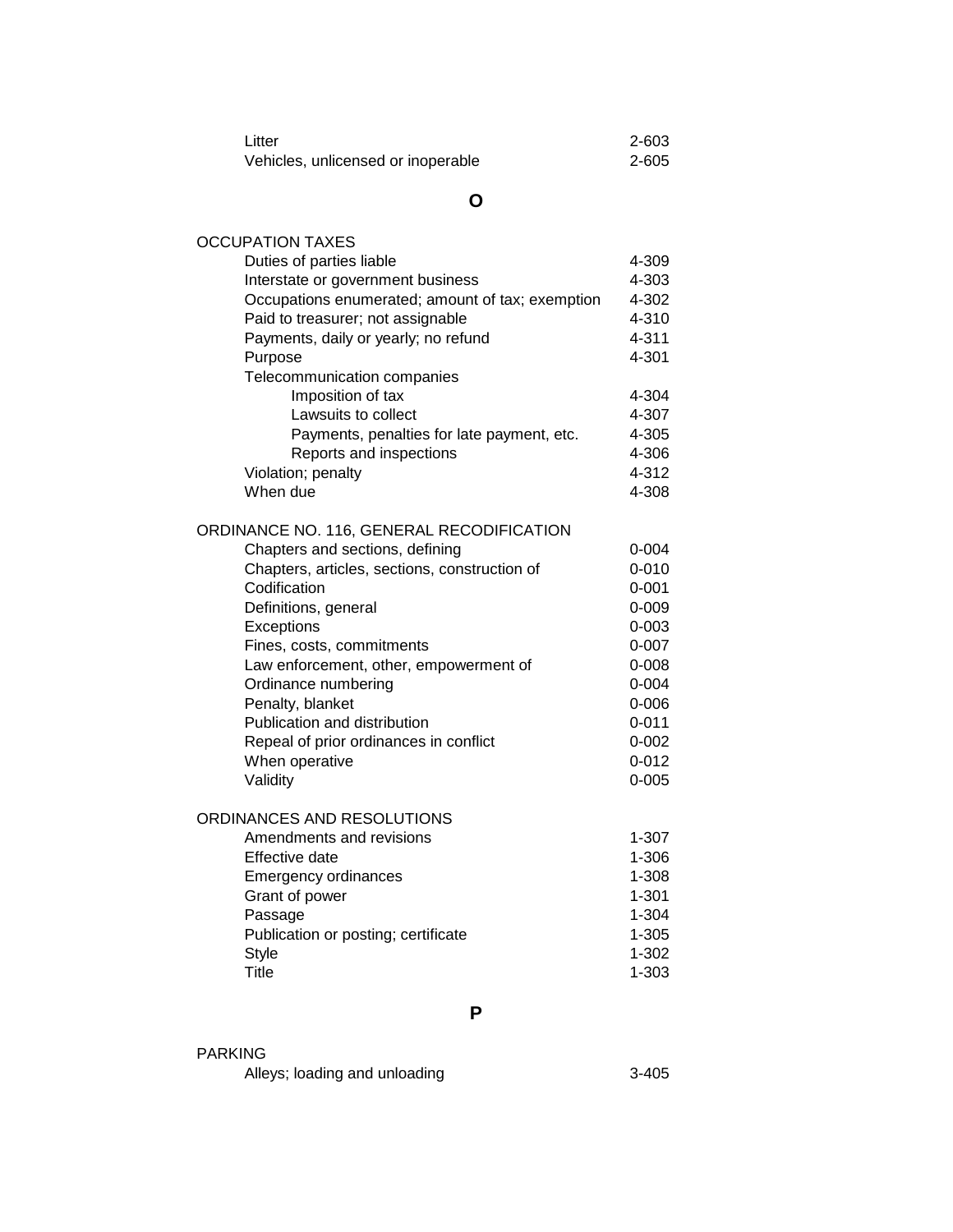| Alleys; obstruction                    | 3-404               |
|----------------------------------------|---------------------|
| Curb intersections                     | 3-409               |
| Curbs; painted; maintenance            | 3-411               |
| <b>Emergency vehicles</b>              | $3 - 413$           |
| Fire hydrants                          | 3-408               |
| Freight vehicles; unloading            | $3 - 406$           |
| Generally                              | $3 - 401$           |
| Obstructing traffic                    | $3 - 410$           |
| <b>Regulation by Village Board</b>     | 3-403               |
| Schools, theaters                      | 3-408               |
| Vehicle, removal of                    | $3 - 414$           |
| Vehicles, display or repair            | $3 - 412$           |
| Vehicles, unattended; coasting         | 3-402               |
|                                        |                     |
| <b>PENAL PROVISIONS</b>                | End of each chapter |
| <b>PLUMBERS</b>                        |                     |
| Bond required                          | 4-102               |
| Exceptions                             | 4-103               |
| License required                       | 4-101               |
|                                        |                     |
| PRIVATE DRIVES, CONSTRUCTION OF        |                     |
| Application                            | 5-401               |
| Application requirements               | 5-403               |
| Approval of Village Board              | 5-404               |
| Specifications                         | 5-402               |
|                                        |                     |
| PROPERTY, MUNICIPAL                    |                     |
| Eave and gutter spouts                 | 5-107               |
| Equipment, heavy                       | $5 - 108$           |
| Maintenance and control                | $5 - 101$           |
| Obstructions                           | $5 - 102$           |
| Obstructions, permitted                | $5 - 103$           |
| Pavement, cutting of                   | $5 - 106$           |
| Personal property; sale and conveyance | 5-109               |
| Prohibitions; permits                  | $5 - 105$           |
| Signs and canopies                     | $5 - 104$           |
| PUBLIC UTILITIES                       |                     |
|                                        |                     |

## See UTILITIES, PUBLIC

**R**

#### RESOLUTIONS See ORDINANCES AND RESOLUTIONS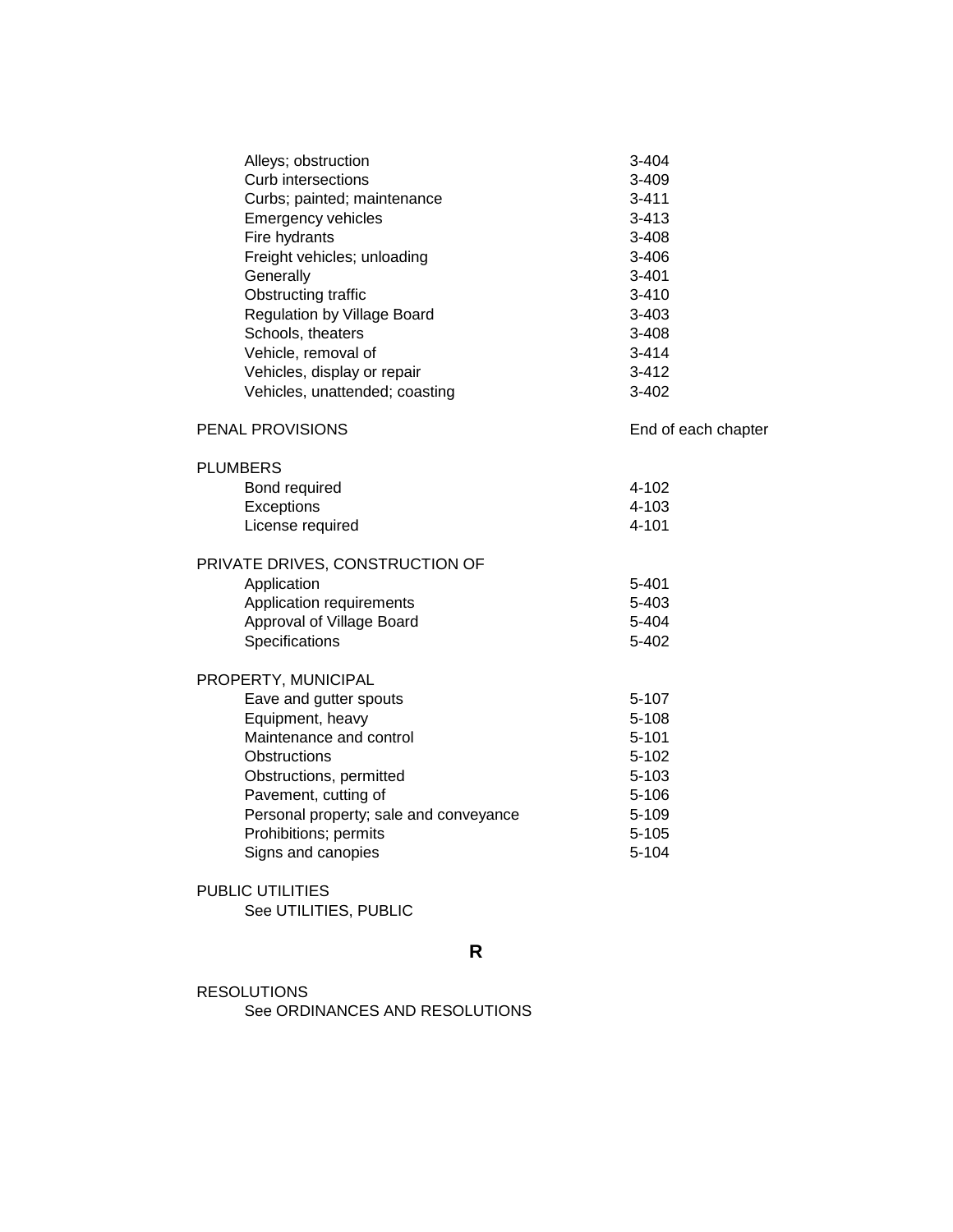| <b>SEWER DEPARTMENT</b>                        |           |
|------------------------------------------------|-----------|
| <b>Classification of customers</b>             | 6-203     |
| <b>Construction codes</b>                      | $6 - 219$ |
| Damage, protection from                        | 6-223     |
| <b>Definitions</b>                             | $6 - 202$ |
| Direct connection; specific conditions         | $6 - 216$ |
| Discharge of waters; prohibited                | $6 - 221$ |
| Excavation                                     | $6 - 220$ |
| Fees, sewer use                                | $6 - 205$ |
| Hazardous discharges                           |           |
| Control manhole/sampling stations              | 6-230     |
| Industrial waste variance                      | 6-232     |
| Inspections                                    | 6-233     |
| Interceptors                                   | 6-229     |
| Options                                        | $6 - 227$ |
| Preliminary treatment                          | $6 - 228$ |
| <b>Prohibited substances</b>                   | $6 - 225$ |
| Specific prohibitions                          | $6 - 226$ |
| Violations; penalty; liability                 | 6-234     |
| Waste, examination of                          | 6-231     |
| Installation expense                           | $6 - 215$ |
| Installation; permits and fees                 | $6 - 214$ |
| Operation and funding                          | $6 - 201$ |
| Plumber, licensed; liability                   | $6 - 218$ |
| Plumbing Code, adoption of                     | $6 - 217$ |
| Private sewage disposal                        | $6 - 224$ |
| Rate setting                                   | $6 - 204$ |
| Repairs and maintenance                        | $6 - 222$ |
| Unlawful deposits and discharges; prohibited   |           |
| facilities; mandatory hookup                   | $6 - 213$ |
| User charge                                    |           |
| <b>Biannual review</b>                         | $6 - 212$ |
| Carryover account balances                     | 6-208     |
| Classes of users and rates                     | $6 - 209$ |
| Increased costs to be paid by user             | 6-210     |
| Operation and maintenance fund                 | 6-207     |
| Rates applicable to all                        | $6 - 211$ |
| System revenues                                | 6-206     |
|                                                |           |
| <b>SIDEWALKS</b>                               |           |
| Construction by petition or agreement          | 5-310     |
| Construction, manner of                        | 5-305     |
| Duty to remove branches and shrubbery; penalty | 5-302     |
| Duty to remove snow, sleet and ice; penalty    | 5-301     |
| Duty to repair; liability                      | 5-303     |
| Failure to construct, reconstruct or repair    | 5-309     |
| Materials; permissible repairs; width          | 5-304     |
| New; notice                                    | 5-306     |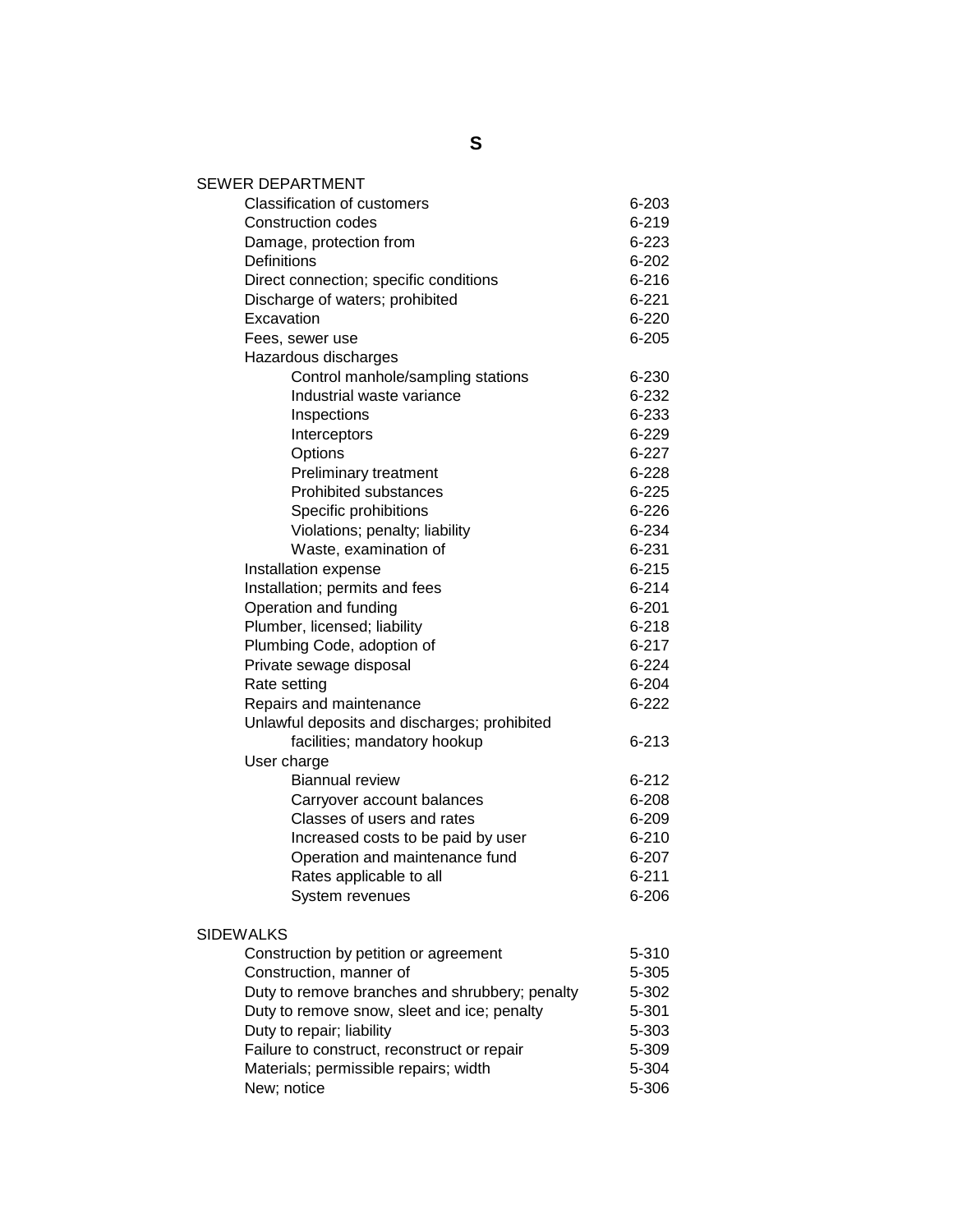| Reconstructing; notice                     | 5-308     |
|--------------------------------------------|-----------|
| Repairing; notice                          | 5-307     |
|                                            |           |
| <b>STREETS</b>                             |           |
| Burning on pavement; combustible materials | 5-207     |
| Concrete, mixing                           | 5-204     |
| Crossings                                  | $5 - 203$ |
| Liquids, harmful                           | $5 - 205$ |
| Names and numbers                          | $5 - 201$ |
| Utility poles, wires, mains                | $5 - 206$ |
| Vacating public ways; title                | 5-208     |
| Widening or opening                        | $5 - 202$ |
|                                            |           |

**T**

| <b>TRAFFIC REGULATIONS</b>                      |           |
|-------------------------------------------------|-----------|
| <b>Backing</b>                                  | $3 - 114$ |
| Careless driving                                | $3 - 123$ |
| <b>Definitions</b>                              | $3 - 101$ |
| Engine brakes                                   | $3 - 129$ |
| Funeral processions                             | $3 - 127$ |
| Glass and pointed objects                       | $3 - 128$ |
| Negligent driving                               | $3 - 125$ |
| Police; emergency regulations                   | $3 - 102$ |
| Police; enforcement                             | $3 - 103$ |
| Police; refusal to obey                         | $3 - 104$ |
| Police; traffic officers                        | $3 - 105$ |
| Quiet zones; unnecessary noise                  | $3 - 122$ |
| Racing on streets                               | $3 - 126$ |
| Reckless driving                                | $3 - 124$ |
| Right of way; emergency vehicles                | $3 - 112$ |
| Right of way; generally                         | $3 - 111$ |
| Sidewalk space, driving in                      | $3 - 115$ |
| Signs and signals; defacing or interfering with | $3 - 119$ |
| Signs, signals                                  | $3 - 118$ |
| Speed zones                                     | $3 - 120$ |
| Speed; electronic detector                      | $3 - 121$ |
| Stop signs                                      | $3 - 117$ |
| Stops; mandatory                                | $3 - 116$ |
| <b>Truck routes</b>                             | $3 - 106$ |
| Turning; "U" turns                              | $3 - 110$ |
| Turning; caution                                | $3 - 109$ |
| Turning; generally                              | $3 - 108$ |
| Turning; signals                                | $3 - 107$ |
| Vehicle on roadway, position of; generally      | $3 - 113$ |
| <b>TRAILER REGULATIONS</b>                      |           |
| Conversion; permit required                     | 4-612     |
| <b>Definitions</b>                              | 4-601     |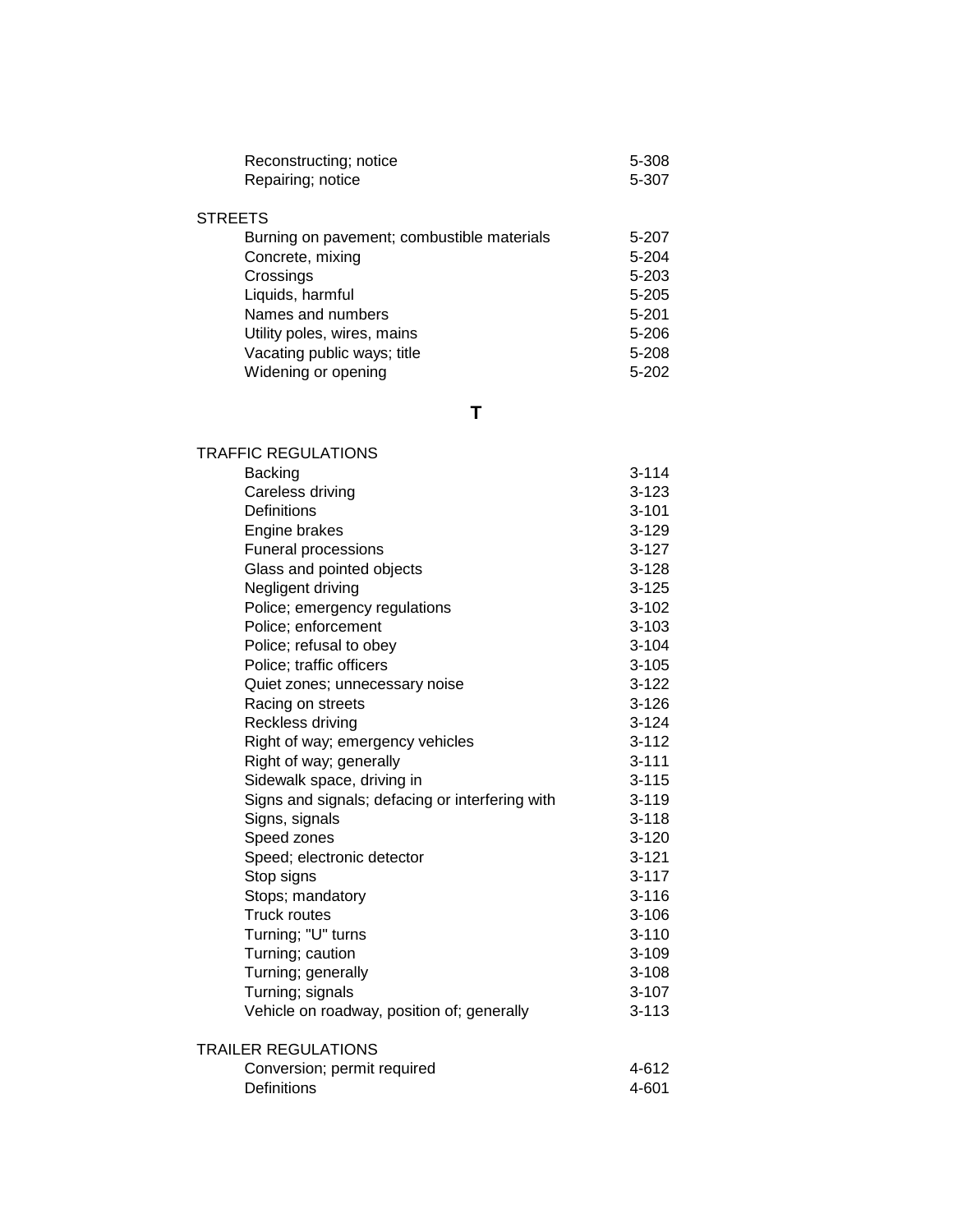| Drainage                                      | 4-607     |
|-----------------------------------------------|-----------|
| <b>Electrical supply</b>                      | 4-610     |
| Exceptions                                    | 4-613     |
| Inspections                                   | 4-616     |
| Liability                                     | 4-615     |
| Parking, unlawful                             | 4-611     |
| Permit renewal                                | 4-603     |
| Permit revocation                             | 4-605     |
| Permit, assignment or transfer prohibited     | 4-604     |
| <b>Plumbing facilities</b>                    | 4-608     |
| Trailer courts; limited number                | 4-614     |
| Trailer courts; permit required               | 4-602     |
| Unit spaces                                   | 4-606     |
| Waste disposal                                | 4-609     |
| TREE BOARD                                    |           |
| Arborist; license                             | 1-619     |
| Compensation                                  | $1 - 603$ |
| Creation and establishment                    | $1 - 601$ |
| Duties and responsibilities                   | 1-604     |
| Interference                                  | $1 - 618$ |
| Operation                                     | $1 - 605$ |
| Review by Village Board                       | $1 - 620$ |
| Terms of office                               | $1 - 602$ |
| <b>Trees</b>                                  |           |
| Definitions                                   | 1-606     |
| Species to be planted                         | $1 - 607$ |
| Spacing                                       | 1-608     |
| Distance from curb and sidewalk               | 1-609     |
| Distance from street corners and fireplugs    | $1 - 610$ |
| Utilities                                     | 1-611     |
| Public tree care                              | $1 - 612$ |
| Consent of property owner                     | $1 - 613$ |
| Topping                                       | 1-614     |
| Pruning; corner clearance                     | $1 - 615$ |
| Dead or diseased, removal on private property | $1 - 616$ |
| Stumps, removal of                            | $1 - 617$ |

# **U**

| UTILITY DEPOSIT, BILLING AND COLLECTION     |           |
|---------------------------------------------|-----------|
| <b>Billing</b>                              | 6-102     |
| Deposit                                     | 6-101     |
| Discontinuance of service; notice procedure | $6 - 104$ |
| Lien                                        | $6 - 103$ |
|                                             |           |